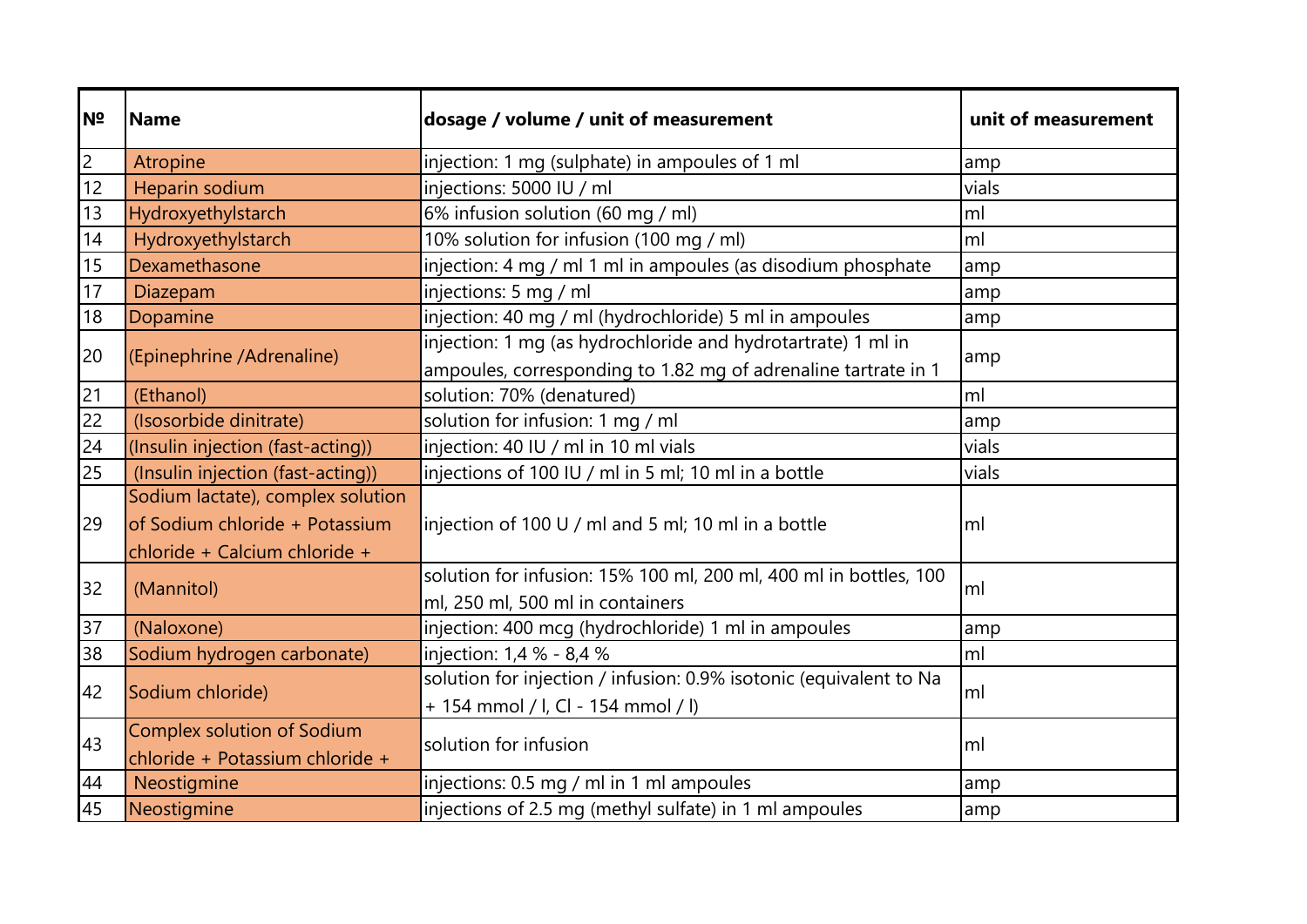| 47 | Ondansetron)          | injection: 2 mg / ml 2 ml in ampoules (as hydrochloride)        | amp    |
|----|-----------------------|-----------------------------------------------------------------|--------|
| 48 | Ondansetron)          | injection of 2 mg / ml 4 ml in ampoules (as hydrochloride)      | amp    |
| 54 | (Povidone-iodine)     | solution: 10% (equivalent to 1% active iodine)                  | ml     |
| 55 | (Salbutamol)          | metered dose inhaler (aerosol): 100 mcg (as sulfate) per 1 dose | vials  |
| 57 | (Furosemide)          | injections: 10 mg / ml in 2 ml ampoules                         | amp    |
| 59 | (Chlorhexidine)       | solution: 0.05% (bigluconate)                                   | ml     |
| 60 | (Tranexamic acid)     | injection: 50 mg / ml in an ampoule                             | amp    |
| 61 | (Tranexamic acid)     | 100 mg / ml in ampoules                                         | amp    |
| 62 | (Fresh-frozen plasma) | doses                                                           | doses  |
| 63 | Red blood cells)      | doses                                                           | doses  |
|    | Cryoprecipitate       | doses                                                           | doses  |
| 65 | (Oxygen)              | gas (liquid)                                                    | tons   |
| 66 | (Oxygen)              | gas                                                             | liters |
| 67 | (Sevoflurane)         | liquid for inhalation                                           | vials  |
| 68 | (Ketamine)            | injections: 50 mg / ml 2 ml                                     | amp    |
| 69 | (Ketamine)            | injections: 50 mg / ml 10 ml                                    | amp    |
| 70 | (Ketamine)            | injections: 10 mg / ml 10 ml                                    | amp    |
| 71 | (Ketamine)            | injections: 10 mg / ml 50 ml                                    | vials  |
| 72 | (Propofol)            | injections: 10 mg / ml 100 ml                                   | vials  |
| 73 | (Propofol)            | injections: 20 mg / ml                                          | vials  |
| 74 | (Thiopental)          | injections: 0.5 g                                               | vials  |
| 75 | (Thiopental)          | injections: 1 g                                                 | vials  |
| 76 | (Bupivacaine)         | injections: 5 mg / ml 4 ml                                      | amp    |
| 77 | (Bupivacaine)         | injections: 5 mg / ml 5 ml                                      | amp    |
| 78 | (Bupivacaine)         | injections: 5 mg / ml 10 ml                                     | amp    |
| 79 | (Bupivacaine)         | injections: 5 mg / ml 20 ml                                     | amp    |
| 80 | (Bupivacaine)         | injections: 2.5 mg / ml in 20 ml                                | amp    |
| 81 | (Bupivacaine)         | injections: 2.5 mg / ml in 200 ml                               | vials  |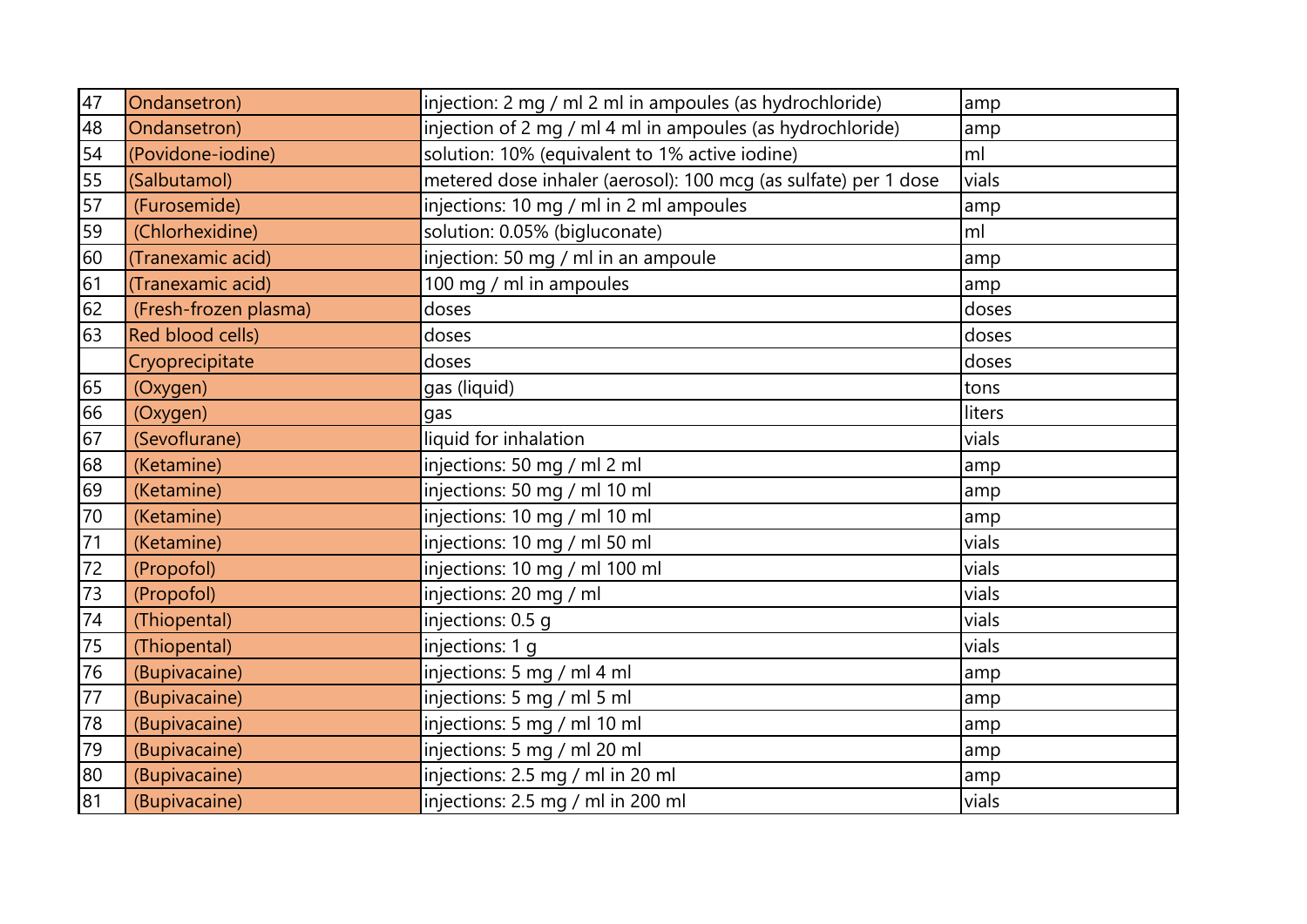| 82  | (Bupivacaine)                  | 0.5% (hydrochloride) 4 ml in ampoules                             | amp   |
|-----|--------------------------------|-------------------------------------------------------------------|-------|
| 83  | (Lidocaine)                    | injection: 1% 2 ml in ampoules                                    | amp   |
| 84  | (Lidocaine)                    | 2% injection (hydrochloride) of 2 ml in ampoules                  | amp   |
| 85  | (Lidocaine)                    | 5% (hydrochloride) 2 ml in ampoules                               | amp   |
| 86  | (Morphine)                     | injection: 10 mg (sulphate or hydrochloride) 1 ml in ampoules     | amp   |
| 87  | (Fentanyl)*                    | solution for injection: 0.05 mg / ml in 2 ml ampoules             | amp   |
| 89  | (Acetylcysteine)               | injections: 100 mg / ml 3 ml in ampoules                          | amp   |
| 90  | (Acetylcysteine)               | injections: 200 mg / ml in 10 ml ampoules                         | amp   |
| 94  | Amoxicillin + Clavulanic acid) | tablets: 500 mg / 125 mg;                                         | tab   |
| 96  | Amoxicillin + Clavulanic acid) | powder for injection: 1000 mg + 200 mg                            | vials |
| 98  | (Ceftriaxone)                  | powder for solution for injection: 1 g (as sodium salt) in a vial | vials |
| 104 |                                | powder for solution for injection: 1000 mg (as sodium salt) in a  |       |
|     | (Cefotaxime)                   | vial                                                              | vials |
|     |                                | powder for solution for injection: 500 mg (as monohydrate) +      |       |
| 106 | (Imipenem + Cilastatin)        | 500 mg (as sodium salt) in vials                                  | vials |
| 108 | (Meropenem)                    | powder for injection / infusion: 1 g (as trihydrate)              | vials |
| 110 | (Daptomycin)                   | powder for concentrate for solution for infusion: 500 mg          | vials |
| 111 | (Daptomycin)                   | powder for solution for infusion: 500 mg                          | vials |
| 112 | (Linezolid)                    | solution for infusion: 2 mg / ml of 300 ml                        | pack  |
| 117 | (Cefepime)                     | powder for solution for injection: 1000 mg;                       | vials |
| 120 | (Azithromycin)                 | solid oral dosage form: 500 mg                                    | tab   |
| 123 | (Azithromycin)                 | solution for oral use: 200 mg / 5 ml                              | vials |
| 131 | (Ciprofloxacin)                | solution for intravenous infusion: 2 mg / ml (as hyclate)         | vials |
| 133 | (Ciprofloxacin)                | tablets: 500 mg (as hydrochloride)                                | tab   |
| 141 | (Metronidazole)                | injection: 500 mg per 100 ml vial                                 | vials |
| 151 | (Vancomycin)                   | powder for solution for injection: 1000 mg (hydrochloride) in a   | vials |
| 154 | (Flucytosine)                  | solution for infusion: 2.5 g / 250 ml                             | amp   |
|     | 156 (Protamine sulfate)        | injections: 10 mg / ml (10,000 IU) in 5 ml                        | amp   |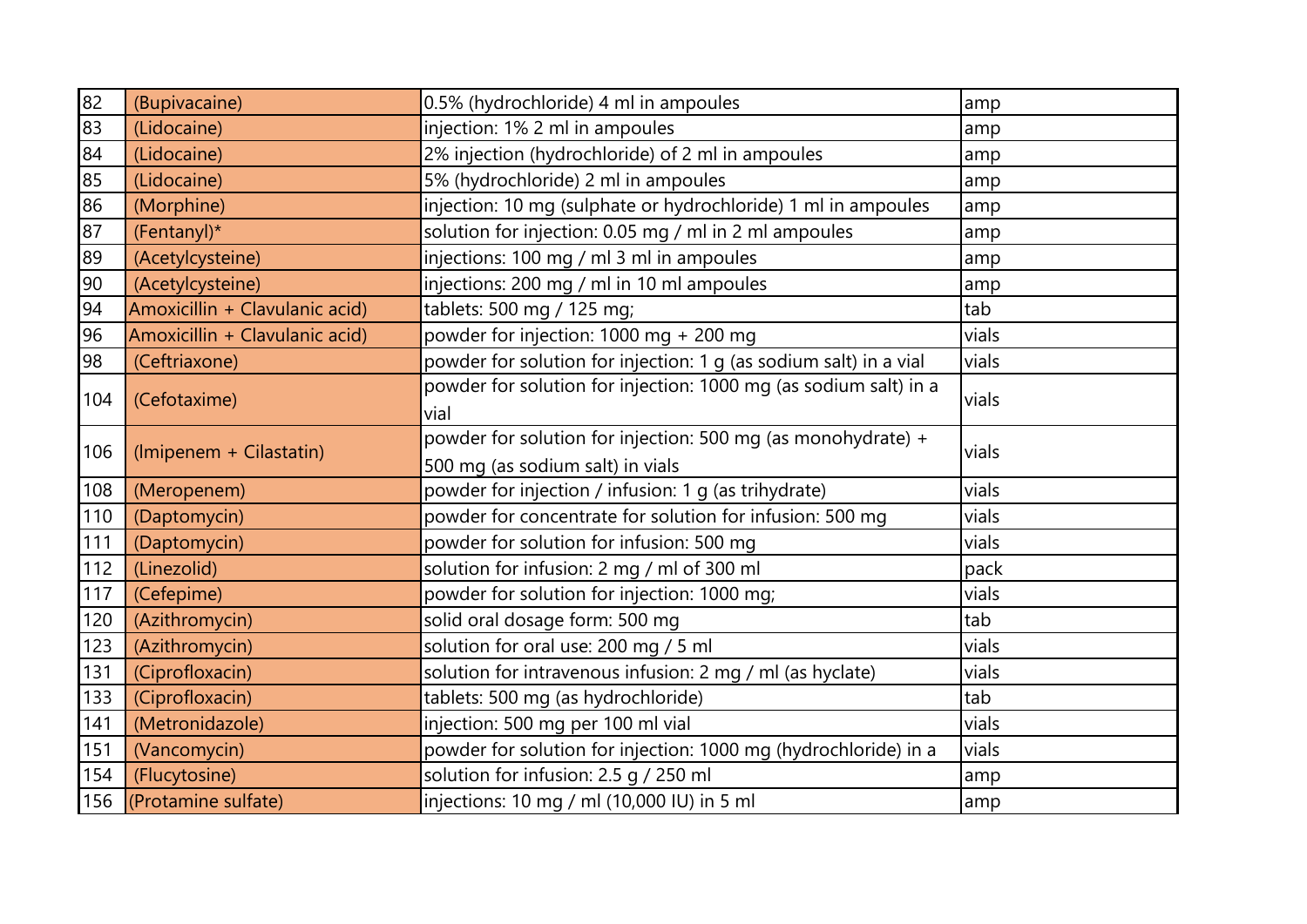| 157                      | Protamine sulfate)              |                                                                  | vials |
|--------------------------|---------------------------------|------------------------------------------------------------------|-------|
| 158                      | Glucose)                        | solution for injection: 5% (isotonic)                            | ml    |
| 160                      | (Glucose)                       | solution for injection: 40 %                                     | ml    |
| 162                      | (Potassium chloride)            | 4%                                                               | vials |
| 163                      | Potassium chloride)             | 7,50%                                                            | vials |
| 164                      | (Suxamethonium)                 | 50 mg (chloride) / ml 2 ml in ampoules                           | amp   |
| 165                      | Suxamethonium)                  | 20 mg / ml 5 ml in ampoules (suxamethonium iodide) powder        | vials |
|                          |                                 | for solution for injection (chloride) in a vial                  |       |
| 166                      | (Atracurium)                    | 10 mg / ml (besylate)                                            | amp   |
| 167                      | (Vecuronium)                    | powder for solution for injection: 10 mg (bromide)               | vials |
| 169                      | (Enoxaparin)                    | 20 mg / 0.2 ml;                                                  | ml    |
| 170                      | (Enoxaparin)                    | 40 mg / 0.4 ml;                                                  | ml    |
| 171                      | (Enoxaparin)                    | 100 mg / 1 ml;                                                   | ml    |
| 172                      | (Enoxaparin)                    | 150 mg / 1 ml                                                    | ml    |
| $\overline{3}$           | (Bisoprolol)                    | 2.5 mg tablets                                                   | tab   |
| $\overline{\mathcal{A}}$ | (Bisoprolol)                    | 5 mg tablets                                                     | tab   |
| $\overline{5}$           | (Bisoprolol)                    | 10 mg tablets                                                    | tab   |
| 33                       | (Metoprolol)                    | 25 mg tablets                                                    | tab   |
| 34                       | (Metoprolol)                    | 50 mg tablets                                                    | tab   |
| 35                       | (Metoprolol)                    | tablets: 100 mg                                                  | tab   |
|                          | Metoprolol tartrate             | 1 mg / ml 5 ml                                                   | amp   |
|                          | Phenylephrine hydrochloride     | 1% 1 ml                                                          | amp   |
|                          | Norepinephrine Tartrate         | $2$ mg / ml 4 ml                                                 | amp   |
|                          | Norepinephrine Tartrate         | $2$ mg / ml 8 ml                                                 | amp   |
| 58                       | (Furosemide)                    | tablets: 40 mg                                                   | tab   |
| 92                       | Amoxicillin + Clavulanic acid)  | oral solution: 125 mg amoxicillin + 31.25 mg clavulanic acid / 5 | vials |
| 93                       | (Amoxicillin + Clavulanic acid) | tablets: 250 mg / 62.5 mg;                                       | tab   |
| 97                       | (Ceftriaxone)                   | powder for solution for injection: 250 mg (as sodium salt) in a  | vials |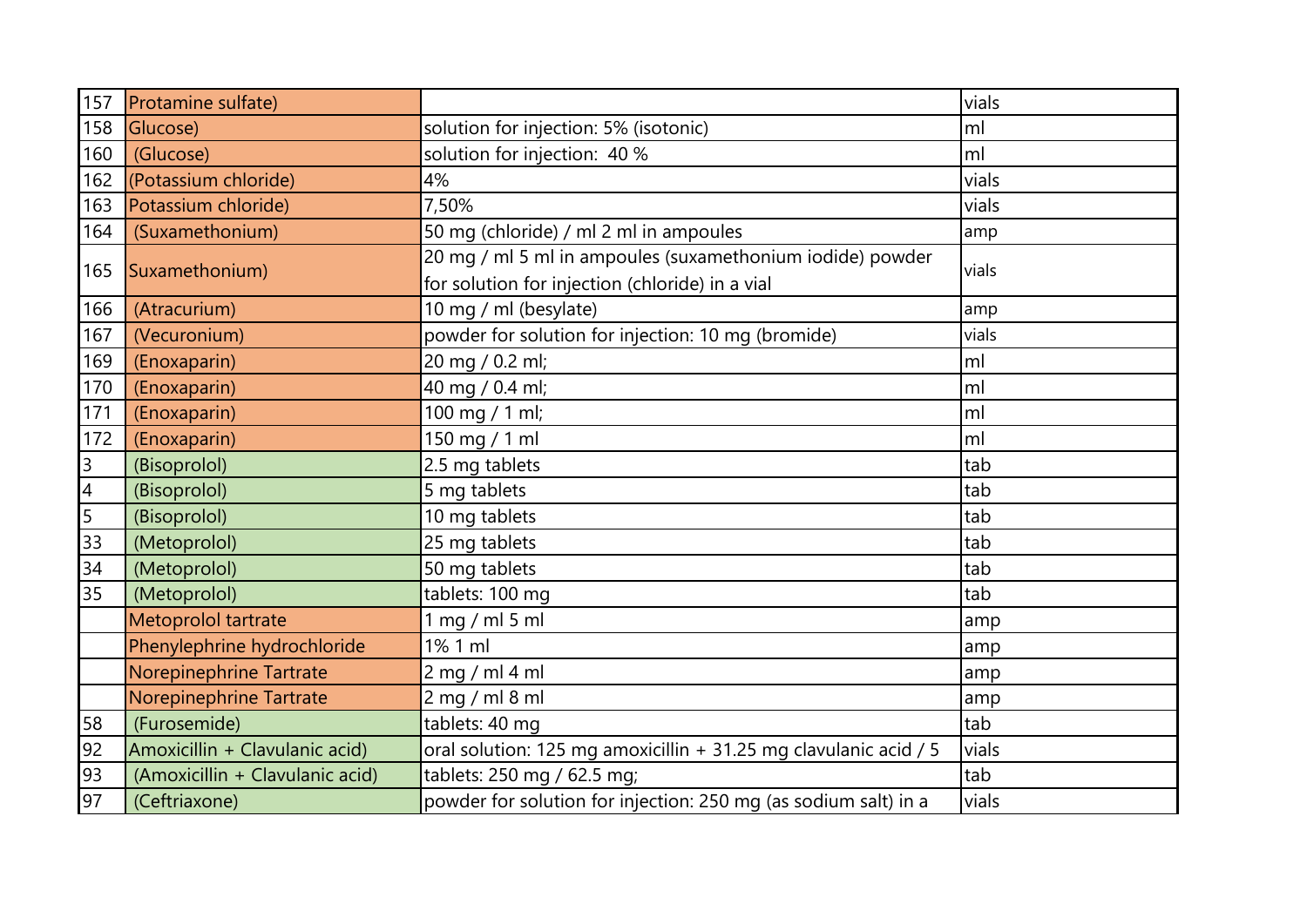| 99  | (Ceftriaxone)                  | powder for solution for injection: 500 mg (as sodium salt) in a     | vials |
|-----|--------------------------------|---------------------------------------------------------------------|-------|
| 109 | (Daptomycin)                   | powder for concentrate for solution for infusion: 350 mg            | vials |
| 113 | (Linezolid)                    | powder for oral liquid: 100 mg / 5 ml                               |       |
| 114 | (Linezolid)                    | tablets: 400 mg;                                                    | tab   |
| 115 | (Linezolid)                    | tablets: 600 mg                                                     | tab   |
| 119 | (Azithromycin)                 | solid oral dosage form: 250 mg;                                     | tab   |
| 121 | (Azithromycin)                 | powder for oral suspension: 100 mg / 5 ml;                          |       |
| 122 | (Azithromycin)                 | powder for oral suspension: 200 mg / 5 ml;                          |       |
| 124 | (Chloramphenicol)              | solid oral dosage form: 250 mg                                      | tab   |
| 125 | (Chloramphenicol)              | solid oral dosage form: 500 mg                                      | tab   |
| 126 |                                | oil suspension for injection *: 0.5 g (as sodium succinate) / ml in |       |
|     | (Chloramphenicol)              | 2 ml ampoules                                                       | amp   |
| 127 | (Chloramphenicol)              | solution for oral use: 150 mg (as palmitate) / 5 ml                 | vials |
| 128 | (Chloramphenicol)              | powder for solution for injection: 0.5 g (sodium succinate) per     | vials |
| 130 | (Ciprofloxacin)                | solution for oral use: 250 mg / 5 ml (anhydrous)                    |       |
| 132 | Ципрофлоксацин (Ciprofloxacin) | tablets: 250 mg (as hydrochloride)                                  | tab   |
| 136 | (Erythromycin)                 | solid oral dosage form: 200 mg;                                     | tab   |
| 137 | (Erythromycin)                 | solid oral dosage form: 250 mg;                                     | tab   |
| 139 | (Erythromycin)                 | powder for solution for oral use:                                   |       |
| 140 | (Erythromycin)                 | 125 mg / 5 ml (as stearate or estolate or ethyl succinate)          |       |
| 142 | (Metronidazole)                | tablets:                                                            | tab   |
| 143 | Метронідазол (Metronidazole)   | solution for oral use: 200 mg (as benzoate) / 5 ml                  | vials |
| 145 | (Nitrofurantoin)               | solution for oral use: 25 mg / 5 ml                                 | vials |
| 146 | (Clindamycin)                  | capsules: 150 mg (as hydrochloride)                                 | tab   |
| 148 | (Clindamycin)                  | solution for oral use: 75 mg / 5 ml (palmitate)                     |       |
| 149 | (Vancomycin)                   | powder for solution for injection: 250 mg (hydrochloride) in a      | vials |
| 150 | (Vancomycin)                   | powder for solution for injection: 500 mg (hydrochloride) in a      | vials |
| 152 | (Vancomycin)                   | lyophilisate for solution for infusion: 500 mg per vial             | vials |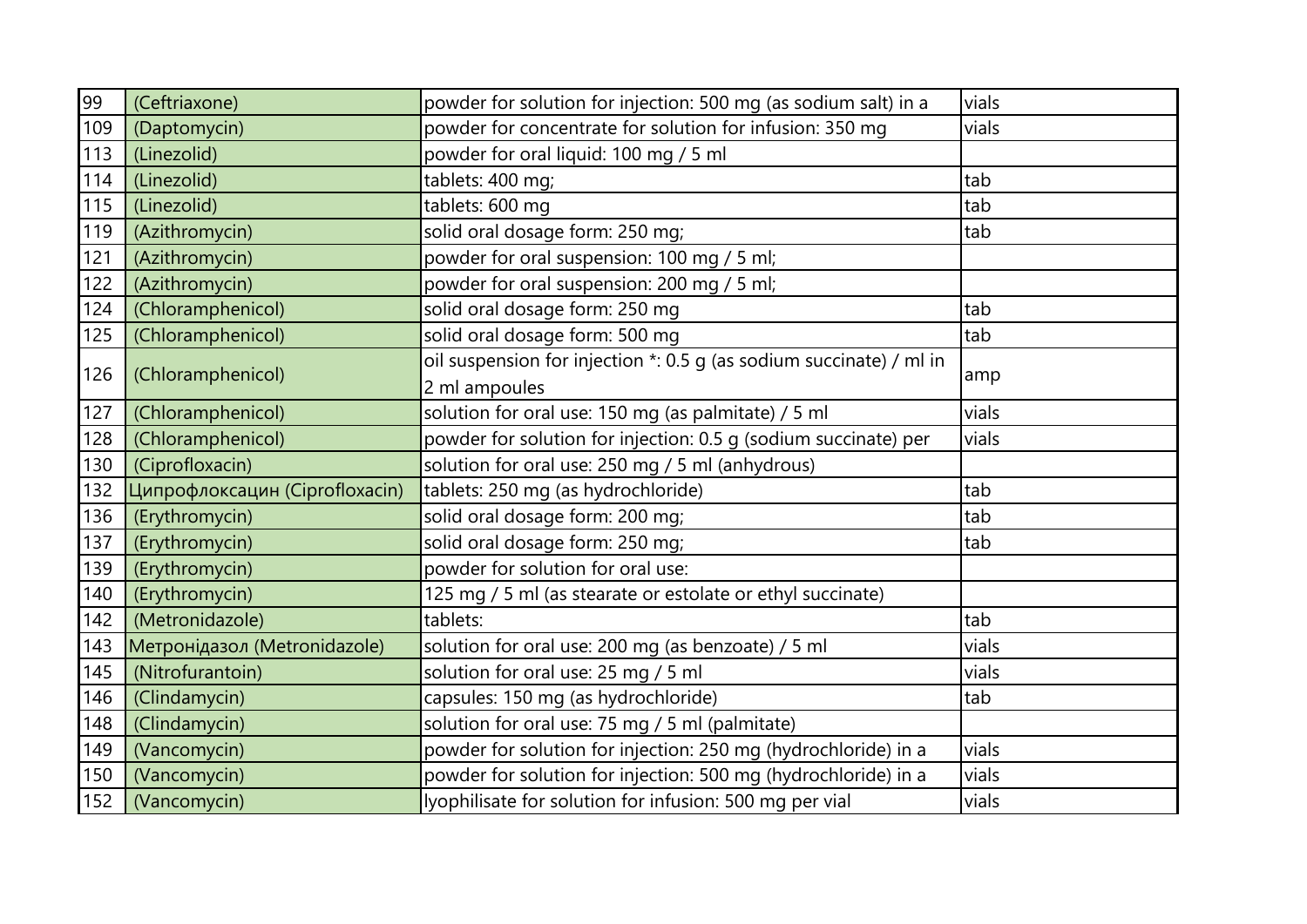| 153 | (Vancomycin)                              | lyophilisate for solution for infusion: 1000 mg per vial | vials |
|-----|-------------------------------------------|----------------------------------------------------------|-------|
| 155 | (Flucytosine)                             | capsules: 250 mg                                         | tab   |
|     | Loratadine                                | $10 \text{ mg}$                                          | tab   |
|     | (Amiodarone)                              | injections: 50 mg / ml 3 ml in ampoules                  | amp   |
| 6   | (Verapamil)                               | injection: 2.5 mg (hydrochloride) / ml in 2 ml ampoules  | amp   |
|     | Water for injection                       | solution for injection: 2 ml in ampoules                 | amp   |
| 8   | Water for injection                       | solution for injection: 5 ml in ampoules                 | amp   |
| 9   | Water for injection                       | solution for injection: 10 ml in ampoules                | amp   |
| 10  | (Activated charcoal)                      | solid oral dosage form: 0.25 g                           | tab   |
| 11  | (Haloperidol)                             | injections: 5 mg / ml                                    | amp   |
| 16  | (Diclofenac)                              | injections: 25 mg / 3 ml in ampoules                     | amp   |
|     | Декскетопрофену трометамол                | 25 mg /2 ml                                              | amp   |
| 19  | (Drotaverine)                             | injections: 20 mg / ml in 2 ml ampoules                  | amp   |
| 23  | Isosorbide dinitrate)                     | tablets (sublingual): 5 mg                               | tab   |
| 26  | (Acetylsalicylic acid)                    | solid oral dosage form: 75 mg - 300 mg                   | tab   |
| 27  | (Clonidine)                               | tablets: 0.15 mg                                         | tab   |
| 28  | (Clonidine)                               | solution for injection: 0.01% in 1 ml ampoules           | amp   |
| 30  | (Magnesium sulfate)                       | injections: 250 mg / ml in 5 ml                          | ml    |
| 36  | (Metoprolol)                              | solution for injection: 1 mg / ml in ampoules            | amp   |
| 39  | (Sodium thiosulfate)                      | injections of 250 mg / ml of 50 ml                       | vials |
| 40  | Натрію тіосульфат (Sodium<br>thiosulfate) | injections of 300 mg / ml in 5 ml ampoules               | amp   |
| 41  | (Sodium thiosulfate)                      | injections of 300 mg / ml in 10 ml ampoules              | amp   |
| 46  | (Oxybuprocaine)                           | eye drops, solution: 0.4%                                | vials |
| 49  | (Paracetamol)                             | solution for oral use:                                   | vials |
| 50  | (Paracetamol)                             | suppositories:                                           | ШТУК  |
| 51  | (Paracetamol)                             | solid oral dosage form:                                  | tab   |
| 52  | (Paracetamol)                             | solution for infusion: 10 mg / ml                        | amp   |